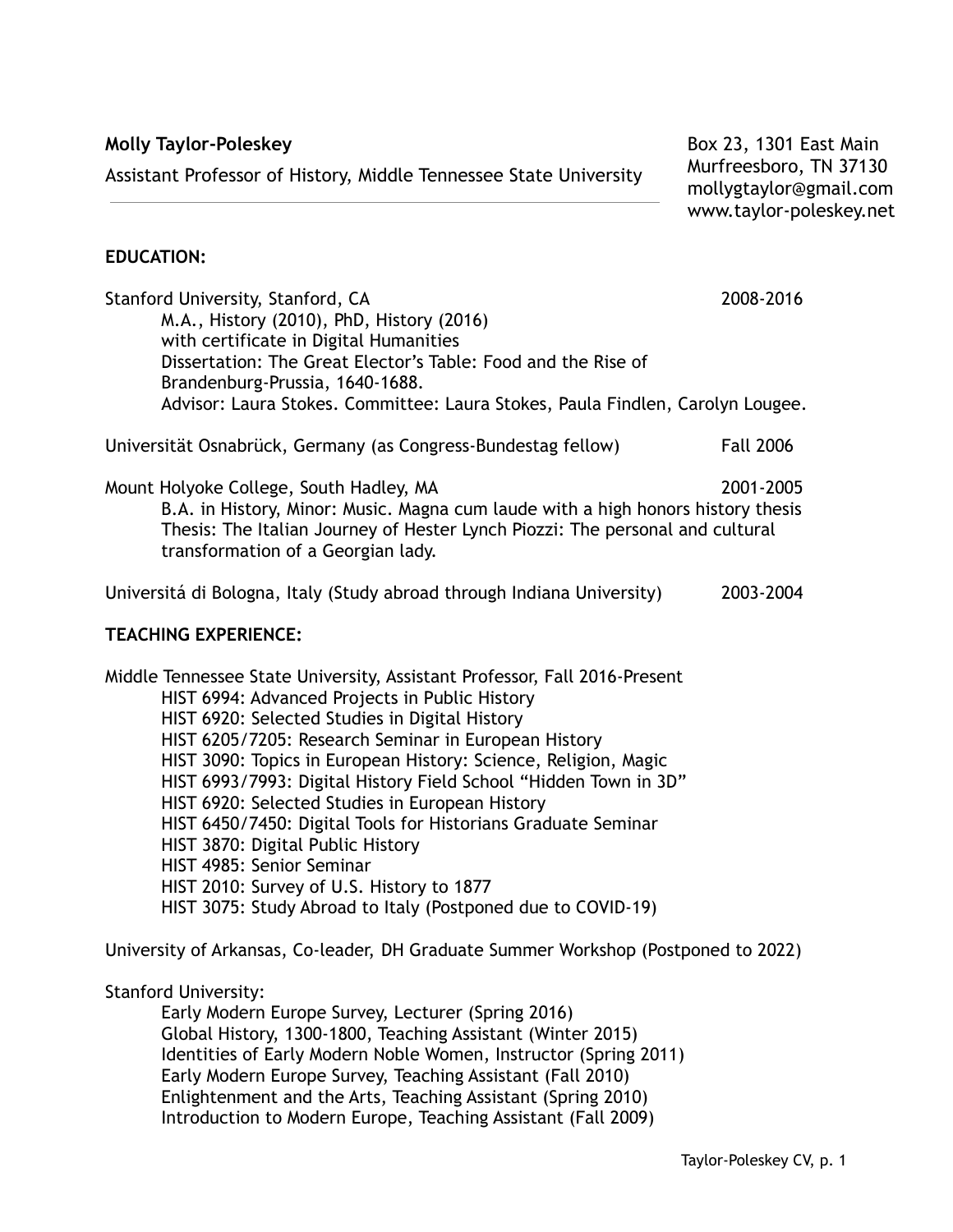### **TEACHING FIELDS:**

Digital History, Modern and Early Modern Europe, Early Modern Global, Reformation, Enlightenment, Women & Gender, and Food History

#### **PUBLICATIONS:**

- *Food and Culture at the Court of the Great Elector* (Under contract with the University of Virginia Press).
- "Essen und Trinken" solicited article for *Körperbilder der Macht in Europa 1300-1800.* Edited by Marisa Mandabach, Ulrich Pfisterer and Jörge Bellin (forthcoming).
- "Teaching Culture Games: Re-interpreting Slavery at a Living History Museum," co-authored with Rick Lewis. *Journal of Computing and Cultural Heritage,* April 2021, Vol. 14, No. 2, Article 26.
- Review of *Der Große Kurfürst. Neu Betrachtet,* by Jürgen Luh. *German History,* Fall 2020, 43:3.
- "Digital Humanities Preservation: A Conversation for Developing Sustainable Digital Projects," with Alissa Miller. In Mary Balkun and Marta Deyrup, eds., *Transformative Digital Humanities: Challenges and Opportunities.* Abingdon: Routledge, 2020.
- "A Simple Process for Charting Urban Change with Digital Tools," in Christopher Young, ed., *Quick Hits: Teaching with the Digital Humanities.* Bloomington: Indiana University Press*,* 2020.
- Review of *Food, Religion and Communities in Early Modern Europe*, by Christopher Kissane. *Cultural History,* February 2020, vol. 7/2.
- "When the Tomato was Purely Ornamental: Considering New World Foods in Seventeenth-Century Berlin," in Martina Kaller and Frank Jacob, eds., *Transatlantic Trade and Global Cultural Transfers.* Abingdon: Routledge, 2019.
- Review of *Networked Nation: Mapping German Cities in Sebastian Münster's Cosmographia,* by Jasper van Putten. *Renaissance Quarterly,* Summer 2019, vol. 72/2.
- "A Baker, the Great Elector and Prussian Statebuilding: Territorial Integration in the Everyday," *German History,* February 2019, 37/1.
- "Teaching in the Digital Humanities an RSA Roundtable Summary," co-editor. *Kunsttexte.de* 4/2018-1. http://www.kunsttexte.de/index.php?id=55.
- "Brandenburg-Prussia's Cultivated Natural Food Landscape," *Food and Landscape. Proceedings of the Oxford Symposium on Food and Cookery 2017,* ed. Mark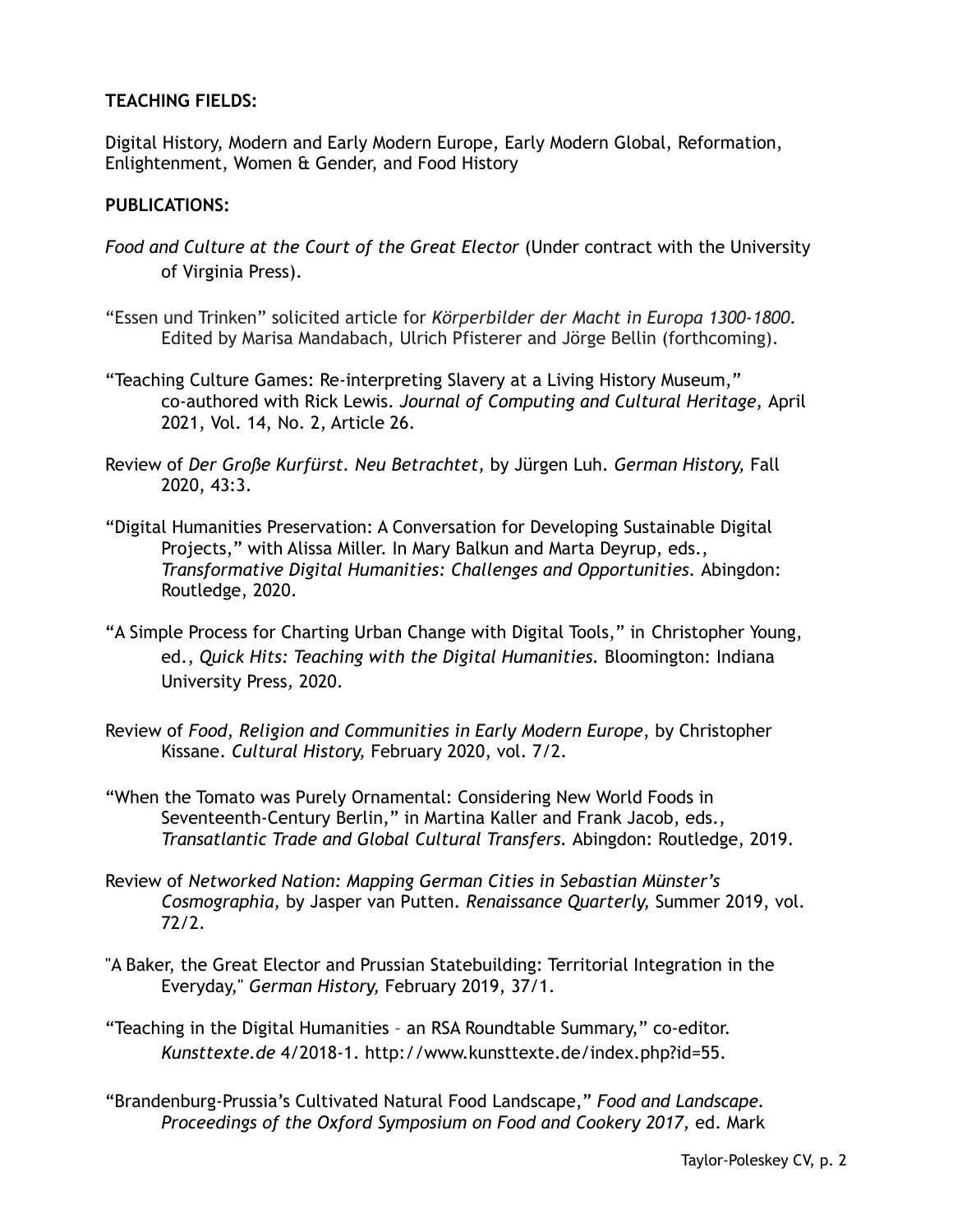McWilliams. London: Prospect Books, 2018.

- "Journey Down the Rhine: The Story Map of the 1613 Wedding Journey of Elizabeth Stuart and Friedrich V of the Palatinate," http://web.stanford.edu/group/spatialhistory/cgi-bin/site/pub.php?id=129*, Stanford Spatial History Project,* 2018.
- "British Architects in Italy: Visualizing transformation on the Grand Tour," *American Historical Review*. Co-authored with G. Ceserani, N. Coleman, and S. Murray, 122: 2 (April 2017), 425-450.
- Review of *Food and Health in Early Modern Europe: Diet, Medicine and Society, 1450-1800*, by David Gentilcore. *Early Science and Medicine* [21:](http://booksandjournals.brillonline.com/content/journals/15733823/21/6) 6 (2016), p. 602 – 604.
- "Speisen und Konsum in den Residenzen des Großen Kurfürsten: Preußen, Kleve und Brandenburg im Vergleich, 1640–1688." in Bernhart Jähnig, Jürgen Kloosterhuis, Wulf Wagner, eds., Preußenland und Preußen. Polyzentrik im Zentralstaat 1525-1945. Berlin: Geheimes Staatsarchiv, 2016.
- "Mapping the Journey up the Rhine: Digital Representations of the Marriage Journey," in Sara Smart and Mara R. Wade, eds., *The Palatine Wedding of 1613. Context, Celebration, and Consequence of an Anglo-German Alliance*. Wolfenbüttel: Wolfenbütteler Arbeiten zur Renaissanceforschung, 2013, 171-190.
- "Burney's Journey: Visualizing social and research networks of one 18<sup>th</sup>-century 'Grand Tourist'" in *The CESTA Anthology 2013*, edited by Jake Coolidge with an introduction by Zephyr Frank. Stanford: The Center for Spatial and Textual Analysis (CESTA), 2013, 51-58.
- Review of *As American as Shoofly Pie: The Foodlore and Fakelore of Pennsylvania Dutch Cuisine*, by William Woy Weaver. *Food, Culture & Society* 17:4 (December 2014).
- Contributor to the Stanford Humanities News Service, Vivarium (the Stanford Center for Medieval and Early Modern Studies blog), the Recipes Project (recipes.hypotheses.org), and the New Books in History podcast

### **DIGITAL PROJECTS:**

MTSU's COVID-19 Archive Submissions page (with students in HIST 6450, Summer 2020) <https://mtsu.edu/covidarchive/>

Digital Holy Roman Empire Mapping Project (In planning)

- Hidden Town in 3D (Collaboration between Old Salem Museum and MTSU's DH Field School) <https://www.hiddentown3d.org/> or <http://www.mtsu.edu/hiddentown3D/>
- Bygone Nashville (Class project for HIST 3870: Digital Public History) <https://bygone-nashville.mtsu.edu/>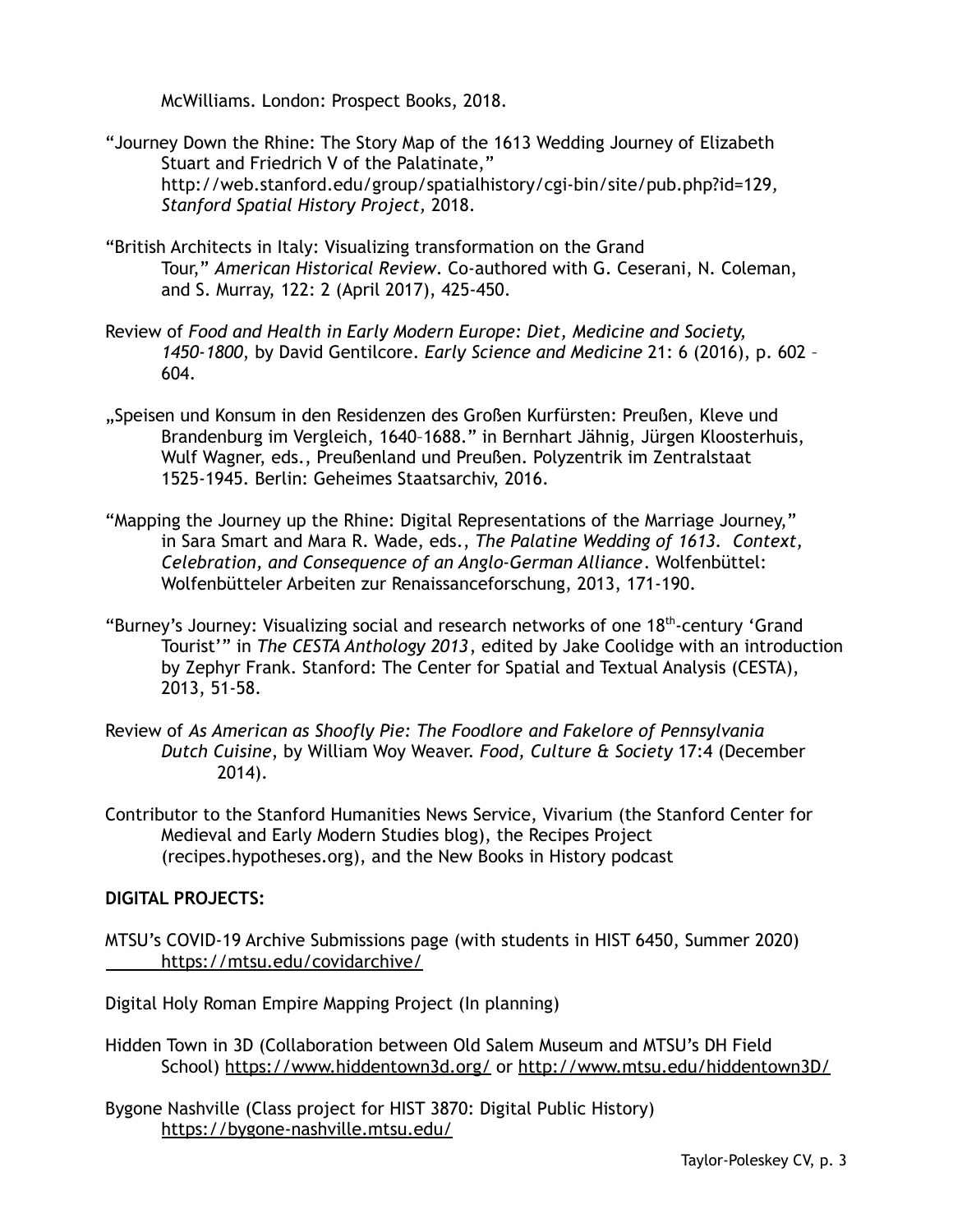### Mapping the Republic of Letters Grand Tour Project (2008-2012) <http://republicofletters.stanford.edu/casestudies/grandtour.html>

- Königsberg Foodstuff Database <https://www.taylor-poleskey.net/koenigsbergfood.html>
- Journey up the Rhine Digital Map of the 1613 Marriage Journey <http://www.taylor-poleskey.net/jutr.html>

### **GRANTS, AWARDS AND AFFILIATIONS:**

- NEH Summer Stipend (Summer 2021)
- Ludwig Maximilian Universität, München, Guest scholar, Sonderforschungsbereich 'Vigilanzkulturen" (Spring 2021)
- MTSU Walker Library Information Literacy Integration Grant, 2020
- German History Society Article Prize 2019 for 'A Baker, the Great Elector and Prussian State-Building in the Everyday.'
- NEH Summer Seminar, "Material Maps in the Digital Age" (Director, Jim Akerman), Newberry Library, Chicago, 2019.
- MTSU Undergraduate Research Experience and Creative Activity Platinum Grant (2019), faculty sponsor for Holy Roman Empire digital mapping project
- MTSU Outstanding Achievement in Instructional Technology Award (2018)
- MTSU Undergraduate Research Experience and Creative Activity Grant (2018), faculty sponsor for Holy Roman Empire digital mapping project
- MTSU Faculty Research and Creative Activity Grant (Summer 2017)
- MTSU Walker Library Digital Initiatives Seed Grant (2017 and 2020)
- Giles Whiting Humanities Fellowship (2014-5)
- Iter Gateway Digital Humanities Travel Grant (2014)
- Stanford Humanities + Design Lab Graduate Research Fellow (2013-14)
- Campus d'été, Institut Européen d'Histoire et des Cultures de l'Alimentation, Université François-Rabelais de Tours (2013)
- Lane Research Grant in the History of Science, Medicine and Technology (Summer 2013)

Stiftung Preußischer Kulturbesitz Graduate Research Grant (2013)

Ludwig Maximilian Universität, München (2012-13), Guest scholar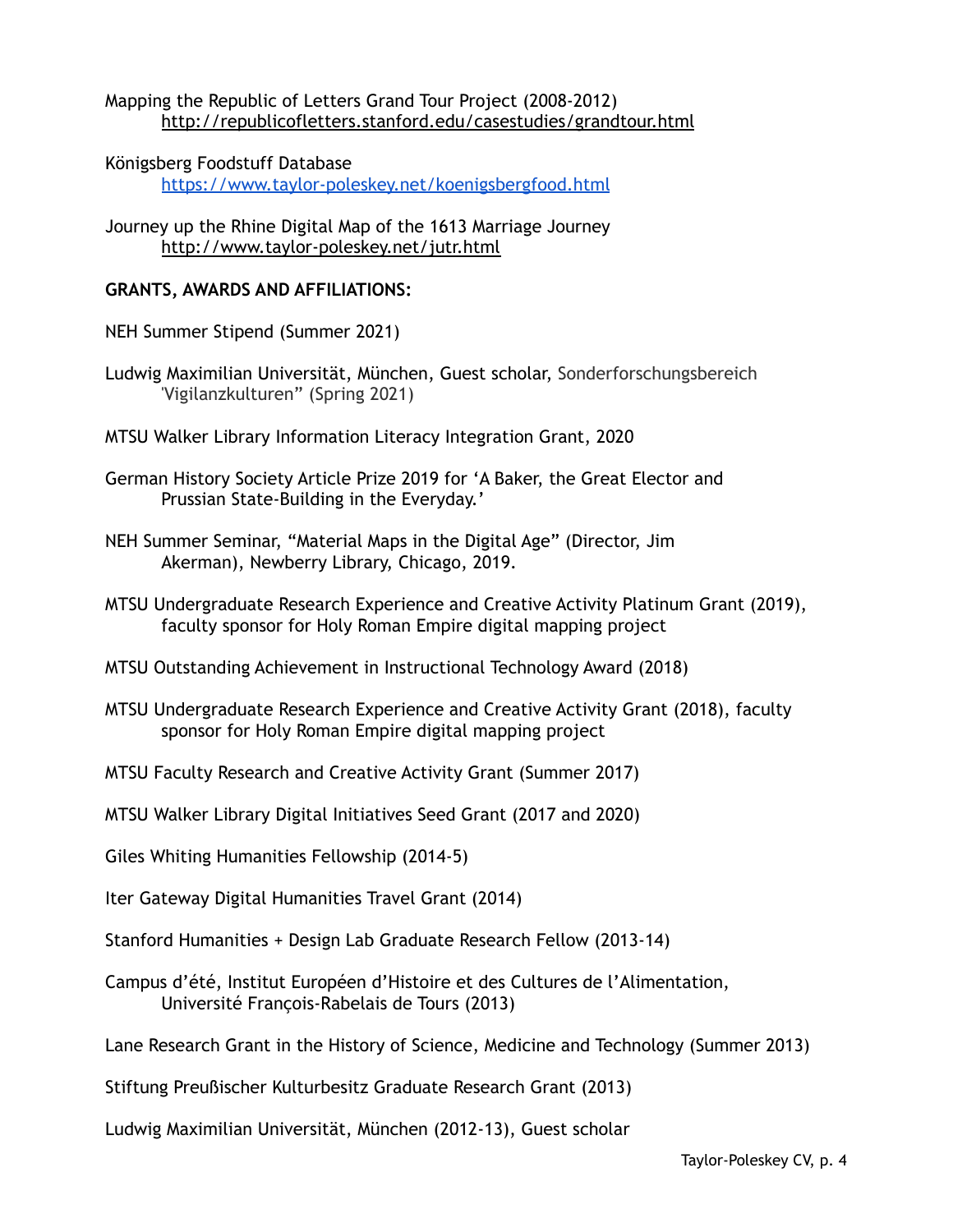Central European History Society Travel Grant (2012)

DAAD Graduate Research Fellowship (2011-12)

Fulbright Research Grant to Germany (2011-12), declined

Interdisziplinäre Institut für Kulturgeschichte der Frühen Neuzeit, Universität Osnabrück (2011-12), Guest scholar

Hume Graduate Fellowship Fund in History (Fall 2008-2011), Stanford University

Congress-Bundestag Fellowship to Germany (2006-7)

Mary Lyons Scholar (2004-5), Mount Holyoke College award for academic excellence

Almara Grant (January 2005), Mount Holyoke College funding for thesis research in the U.K.

Pugh Grant in History (2004), Mount Holyoke College funding for thesis research in Italy and the U.K.

### **INVITED LECTURES AND CONFERENCE TALKS:**

Oberseminar Frühe Neuzeit, Ludwig Maximilian Universität, Munich (April 26, 2021) "Poison: The ever-present, hidden threat"

Food and the Book Digital Conference, Center for Renaissance Studies at the Newberry Library and the Folger Institute's collaborative research project, [Before](https://www.folger.edu/before-farm-to-table-early-modern-foodways-cultures) 'Farm to Table': Early Modern [Foodways](https://www.folger.edu/before-farm-to-table-early-modern-foodways-cultures) and Cultures (October 2020) Invited speaker for panel on food history in the archives.

*Interdisziplinärer Arbeitskreis Historische Geographische Informationssysteme & Digital Humanities* Guest lecture, Universität Heidelberg (July, 16, 2019) "Mapping 1613 in 2019: What Digital Mapping Tools Can and Should do for Historians."

Renaissance Society of America, Toronto (March 16-19, 2018)

Discussant, "Teaching and Researching the Early Modern with Digital Tools" Roundtable Presenting Author, "Materials of the Meal: Tools of the Prussian Court Kitchen"

Digital Learning Seminar Leader, "A Hands-on Introduction to 3D Modeling," Slave Dwelling Conference (October 26, 2018)

"Augmented Interpretation of the Slave Dwelling", moderator and panelist Forsyth County Preservation Month Lunchtime Lecture (May 25, 2018)

"Hidden Town in 3D: Old Salem and New Technologies"

Renaissance Society of America, New Orleans (March 22-24, 2018)

Moderator and co-organizer, "Teaching in the Digital Humanities" Roundtable Frühe Neuzeit Interdisziplinär, Washington University, St. Louis (March 8-10, 2018)

"The Holy Roman Empire in the Digital Age"

German Studies Association Conference (October 5, 2017), Digital Humanities Seminar "Can Taste be Tracked? Data Visualizations of 17th-Century Consumption"

Middle Tennessee Learning Teaching & Innovative Technologies Center (September 8,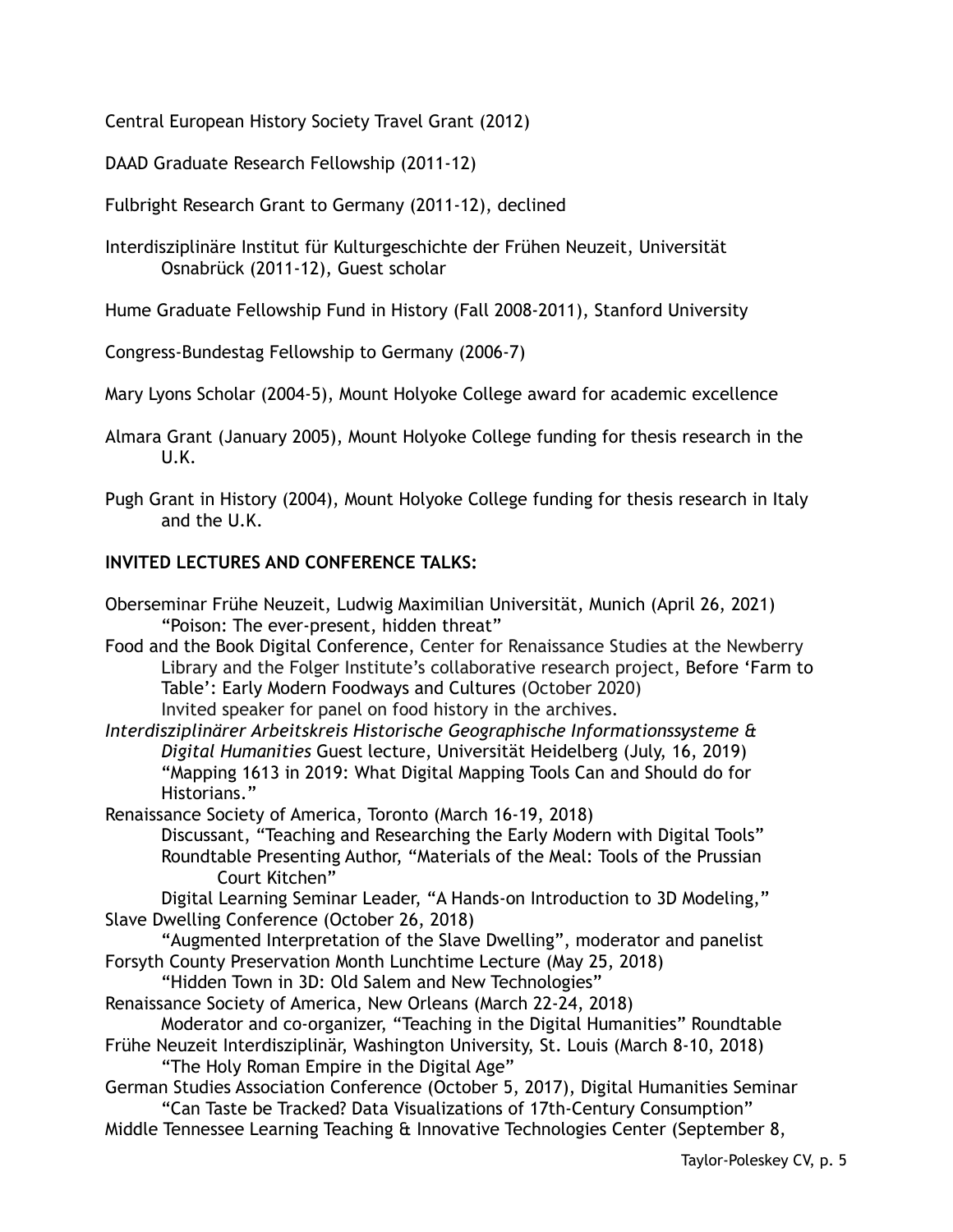2017) Panelist: "Fake News and Information Literacy" Oxford Symposium on Food & Cookery (July 2017) "Brandenburg-Prussia's Cultivated Natural Food Landscape" Universität Greifswald (May 29, 2017) "Digital Projections of Early Modern Space: A Modern Story Map of the Palatine Wedding of 1613." Renaissance Society of America, Chicago (March 30-April 1, 2017) "Journey Down the Rhine: Story Map of the Palatine Wedding of 1613." Chair: "Digital Humanities and Literature: Digital Editing and Network Visualizations" MTSU's College of Basic and Applied Sciences Research Exchange (March 2, 2017) Lightning talk: "Big Data in Digital History" MTSU History Department "Caffeine and Cake" Discussion Forum (February 1, 2017) Organizer and discussant: "Reacting to the Present: Digital Media Literacy in the History Classroom" Middle Tennessee Walker Library DH Seminar (November 11, 2016) "Defining Digital Humanities and the Future of DH at MTSU" Vanderbilt University's German History Seminar (November 10, 2016) "The Baker, the Great Elector, and Prussian State Formation: Everyday Absolutism in 17th-Century Königsberg" Center for Spatial and Textual Analysis and History Department, Stanford (May 5, 2016) Organizer and moderator: "Launching a Career in the Digital Humanities" Renaissance Society of America, Boston (April 1, 2016) "The Great Elector and the Baker: A Microhistory of Statebuilding in Seventeenth-Century Brandenburg-Prussia" Center for Spatial and Textual Analysis, Stanford (November 18, 2015) Discussant for Panel: "Does Digital Humanities scholarship count?" The Renaissances Graduate Research Series, Stanford University (November 2, 2015) Public conversation on my research and the state of early modern European food history with Professor Ken Albala, University of the Pacific Back-to-Class 2015, Mount Holyoke College Reunion Lecture (May 15, 2015) "Transformation in the Pot: Blancmange and the Revolution in European Cuisine." Renaissance Society of America, Berlin (March 27, 2015) "'Mostly eaten by worms and no longer useful:' The Demise of the Kitchen Tools One Court Left Behind." Institut für Geschichte der Medizin, Charité Berlin (March 19, 2015) Study day on Dr. Johann Sigismund Elsholtz Center for Medieval and Early Modern Studies, Stanford University (February 19, 2014) "Material Culture of the 17th-Century Court Kitchen." *Der Kreis* German History Working Group, UC Berkeley (February 11, 2015) "The Great Elector's Table: Food and the Rise of Brandenburg-Prussia, 1640-1688." Sixteenth Century Society Conference, New Orleans (October 2014) "A Feast for the Eyes: Digital Visualizations of Consumption at the Court of Brandenburg-Prussia in the 17th Century." Center for Medieval and Early Modern Studies, Stanford University (March 6, 2014) "Festival and Everyday Dining at the Court of the Great Elector of Brandenburg-Prussia (1640-1688)." Research Center for the Theory and History of Science, University of West Bohemia,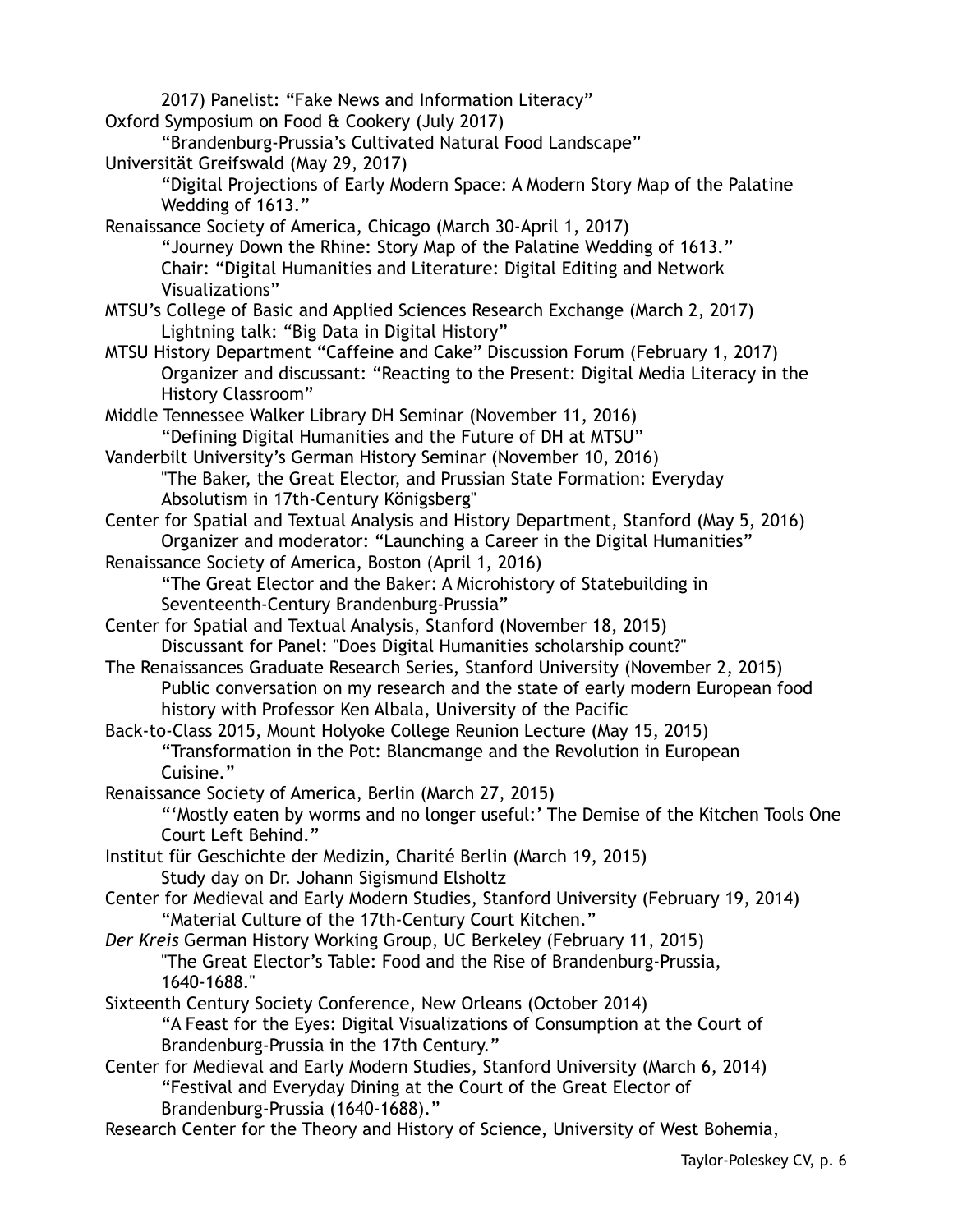Pilzen, Czech Republic (November 18, 2013)

"The Great Elector's Physician: Johann Sigismund Elsholtz and Diet at the Court of Brandenburg-Prussia, 1640-1688."

Neue Forschungen zur Frühen Neuzeit Oberseminar, Ludwig Maximilian Universität, Munich (June 20, 2013)

"The Manner of the Meal: Assessing Court Dining Culture Beyond Festival Literature."

- Renaissance Society of America Annual Conference, San Diego (April 4, 2013) "Wartime Dining at the Court of Brandenburg-Prussia."
- Stanford University Libraries' Series on Paleography and Manuscript Studies (April 3, 2013)

"How to Ignite a Palace with a Cat Bomb and other Early Modern German Secrets: A History of *Kurrentschrift* and Some Practical Tools for Reading It."

Stanford in Berlin orientation lecture (October 1, 2012)

"Berlin in the 17th and 18th Centuries: Rise of a European Capital."

Baroque Bodies, International Conference of the European Networks of Baroque Cultural Heritage, Vienna (September 26-29, 2012)

"Festkultur trifft Alltagsgeschichte: Kitchen Administration Reforms at Court of Brandenburg-Prussia."

Neuere Forschungskolloquium des Interdisziplinäres Institut für Kulturgeschichte der Frühen Neuzeit an der Universität Osnabrück (May 15, 2012)

Dissertation Concept: "The Brandenburg Court Food System in the Seventeenth Century."

Doktorandenkolloquium der Professorin Claudia Ulbrich , Friedrich Meineke Institute, Freie Universität, Berlin (February 28, 2012)

Dissertation Project Concept: "Dining and Food Production at the Court of the Great Elector."

Concert Producer and Lecturer, Stanford University (May 13, 2011)

"Mapping the Present State of Music in Italy, 1770: Music from the Grand Tour of Charles Burney." Available online at http://vimeo.com/28069755

Republic of Letters Conference, Fondazione Cini, Venice (March 17-19, 2011)

"'All Roads Lead to Rome?' Travelers' Routes in Eighteenth-century Italy"

Una Roma Visuale: Giuseppe Vasi's Rome Symposium, University of Oregon (Nov. 12, 2010) "Travelers to Vasi's Rome: Mapping Eighteenth-century Mobility"

# **POSTERS:**

- Immersive Storytelling Symposium, MTSU (September 2018) "Introducing Hidden Town in 3D"
- Oxford Digital Humanities Summer School Poster, Oxford (July 2017) "Journey Up the Rhine: Mapping European Geopolitics on the Eve of the 30 Years

War"

Sixteenth Century Society Conference Poster with Suzanne Sutherland and Hannah Marcus, New Orleans (October 2014)

"Introducing Palladio: Tool for Visualizing Humanities Data"

# **MEDIA:**

MTSU New Faculty Profile for series on "Service to Students During Pandemic" by Gina Logue (October 22, 2020)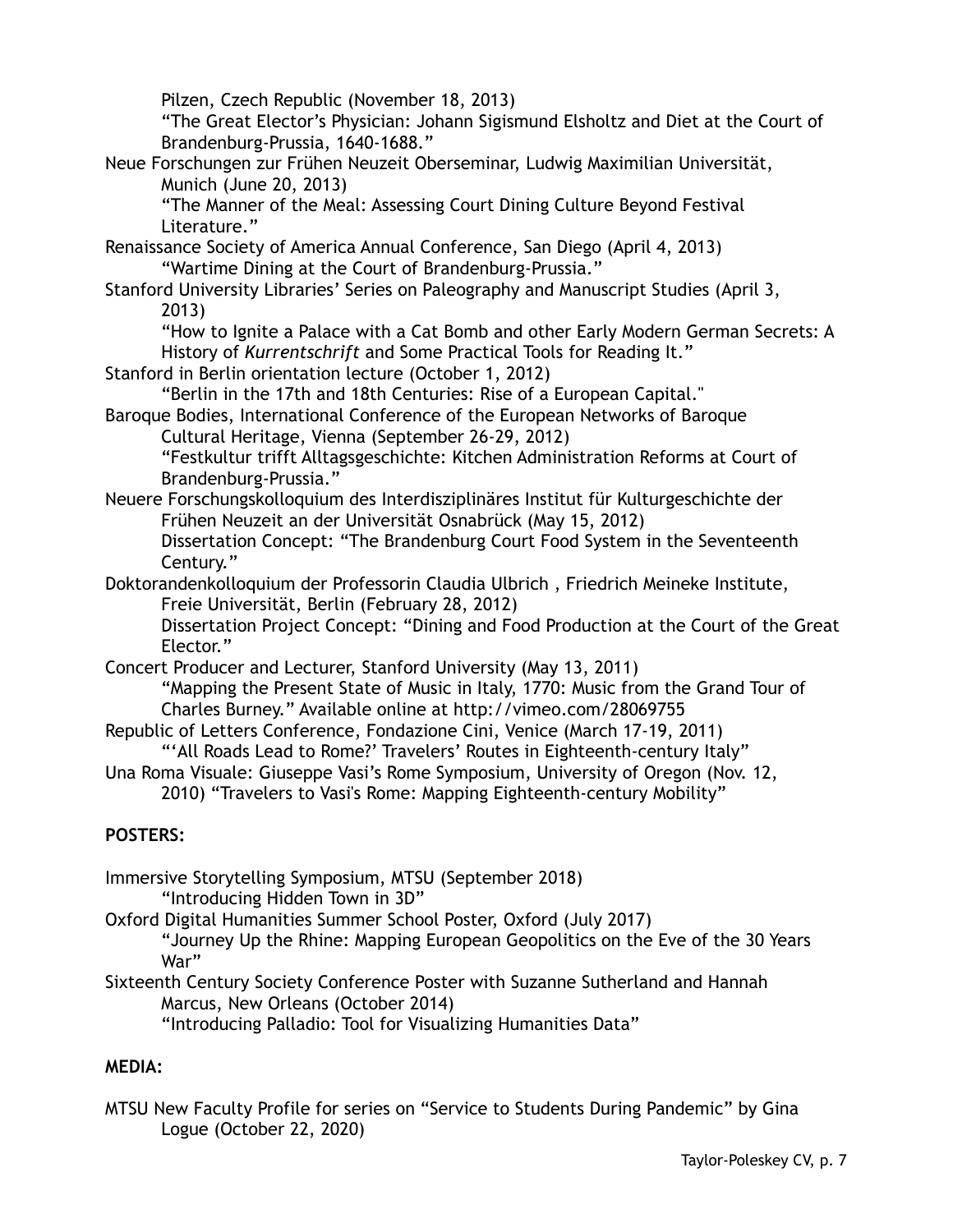<https://mtsunews.com/service-to-students/>

- New Books in History Podcast, interview with Donna Bilak and Tara Nummendal on *Fugue and Furnace: A Digital Edition of Michael Maier's "Atalanta fugiens" (1618) with Scholarly Commentary.* (October 21, 2020)
- MTSU News "Out of the Blue" television interview about Bygone Nashville (May 2020) <https://mtsunews.com/out-of-the-blue-may-2020/>
- New Books in History Podcast, interview with Karima Moyer-Nocchi on *The Eternal Table: A Cultural History of Food in Rome* (March 19, 2020) [https://newbooksnetwork.com/karima-moyer-nocchi-the-eternal-table-a-cultural-hi](https://newbooksnetwork.com/karima-moyer-nocchi-the-eternal-table-a-cultural-history-of-food-in-rome-rowman-and-littlefield-2019/) [story-of-food-in-rome-rowman-and-littlefield-2019/](https://newbooksnetwork.com/karima-moyer-nocchi-the-eternal-table-a-cultural-history-of-food-in-rome-rowman-and-littlefield-2019/)
- New Books in History Podcast, interview with Jodi Campbell on *At the First Table: Food and Social Identity in Early Modern Spain* (January 29, 2019) [https://newbooksnetwork.com/jodi-campbell-at-the-first-table-food-and-social-ide](https://newbooksnetwork.com/jodi-campbell-at-the-first-table-food-and-social-identity-in-early-modern-spain-u-nebraska-2017/) [ntity-in-early-modern-spain-u-nebraska-2017/](https://newbooksnetwork.com/jodi-campbell-at-the-first-table-food-and-social-identity-in-early-modern-spain-u-nebraska-2017/)
- MTSU News Article about Hidden Town in 3D (May 2018) <https://mtsunews.com/mtsu-old-salem-project-summer2018/>
- Moderating Tennessee District 14 Senate Forum (February 2018) <https://www.youtube.com/watch?v=qgcFSCdyy-A>
- MTSU News Announcement of Fake News Lecture Series (January 2018) <http://mtsunews.com/fake-news-lectures-spr2018/>
- MTSU News Article about Bygone Nashville (January 2018) <http://mtsunews.com/nashville-history-digital-walking-tour/>
- Radio interview for Bygone Nashville (November 2017) <https://mtsunews.com/taylor-poleskey-on-the-record-nov2017/>
- Video for the Recipes Project Virtual Conversation, "What is a recipe?" (July 2017) [https://youtu.be/1\\_993y-QPNg](https://youtu.be/1_993y-QPNg)
- Video lecture and concert, "Mapping the Present State of Music in Italy, 1770: Music from the Grand Tour of Charles Burney" (May 2011) <http://vimeo.com/28069755>

# **SERVICE:**

Renaissance Society of America Digital Humanities Advisory Board (2017-present)

Walker Library Digital Seed Grant Committee (2019)

Strickland Lecture Committee (2018-Present)

MTSU's Data Science Institute Advisory Board Member (2018-Present)

ACE Learning Center Parent Liaison Committee (2017-Present), President (2018-19)

MTSU Instructional Technologies Development Committee (2017-2019, chair 2018-19)

MTSU Fake News Lecture Series organizer (2018)

MTSU History Department Full-time Teaching Faculty Conversion Committee (2018)

MTSU History Department African-American History Search Committee (2017-18)

MTSU History Department Liaison Committee (2017-18)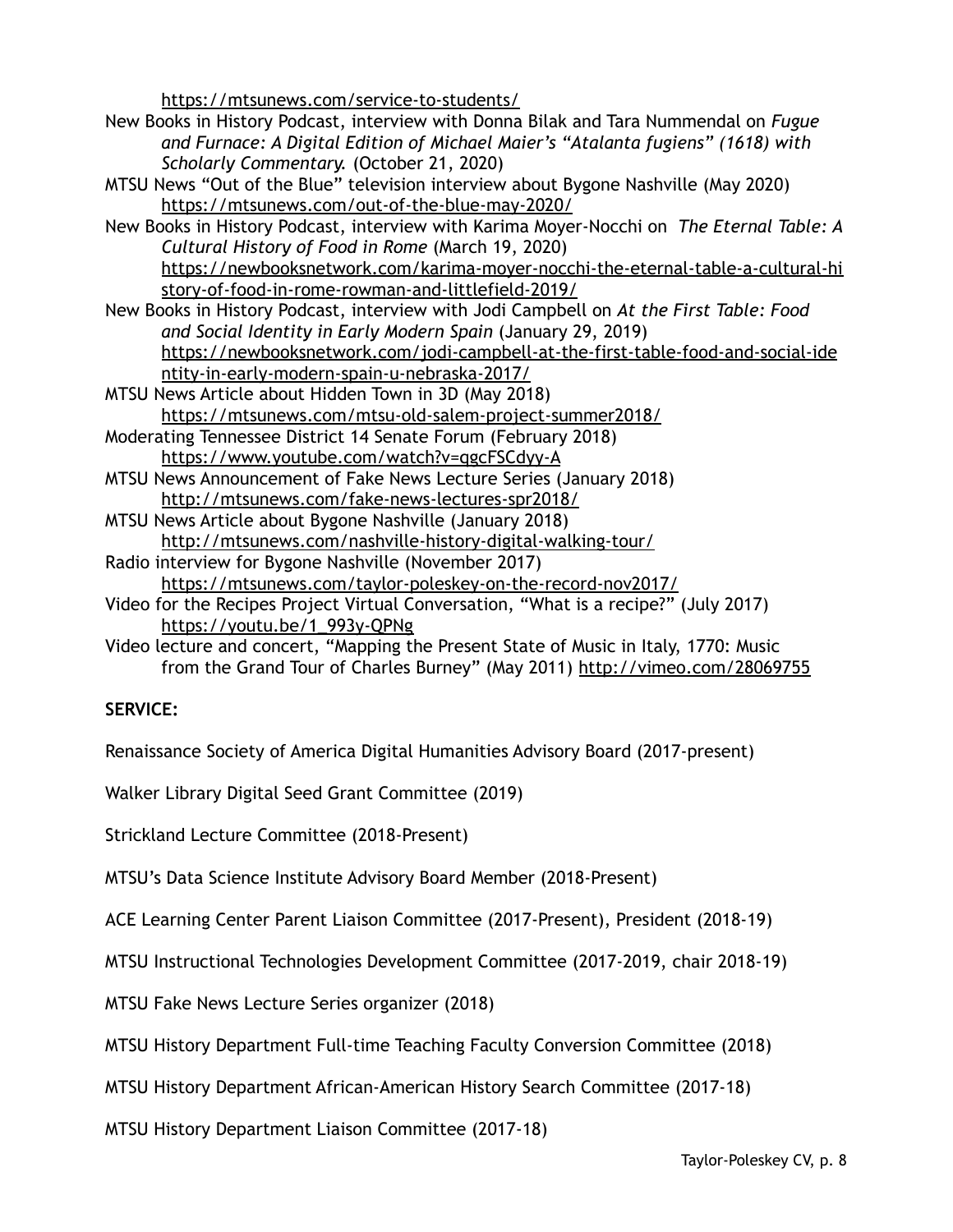MTSU Information Literacy Faculty Advisory Group (2017)

MTSU Digital Partner (2016-Present)

MTSU Public History Committee (2016-Present)

National History Day Judge (2006, 2017-2020)

Graduate liaison for the Certificate of Digital Humanities (2015), Stanford University

Founder of the Digital Humanities Reading Group (2015), Stanford University

Advisory Committee to the WorkLife office (2014-2016), Stanford University

Graduate Student Representative to History Faculty (2009-2010), Stanford University

Congress-Bundestag Fellowship Referee and Promoter (2008, 2010, and 2014)

Mount Holyoke College History Department Search Committee Student Representative (2003) and admissions volunteer (2009-present)

## **RELATED EMPLOYMENT EXPERIENCE:**

Freelance German paleography consultant (2018-present)

- Grand Tour Explorer Web Application, Research liaison for scholars (2015-2016)
- Republic of Letters Research Workshop at the Stanford Humanities Center (2010-2011), Co-coordinator
- Mapping the Republic of Letters Project (2010), Project Coordinator
- Grand Tour, Mapping the Republic of Letters (2008-2011), Research Assistant for Prof. Giovanna Cesarani
- Herzog August Bibliothek (Spring 2007), Intern, Publications Department and Fellowship Program
- Museumsdorf Cloppenburg (Winter 2006), Intern for *Adel auf dem Land* exhibit and conference
- American Antiquarian Society (June 2005-July 2006), Assistant Cataloger of Rare Books

Mount Holyoke College Art Museum and Skinner Museum (September 2002-May 2005), Student guard

### **PROFESSIONAL DEVELOPMENT:**

DH2019 Pre-conference Workshop, "Complexity and Uncertainty in DH Projects: A